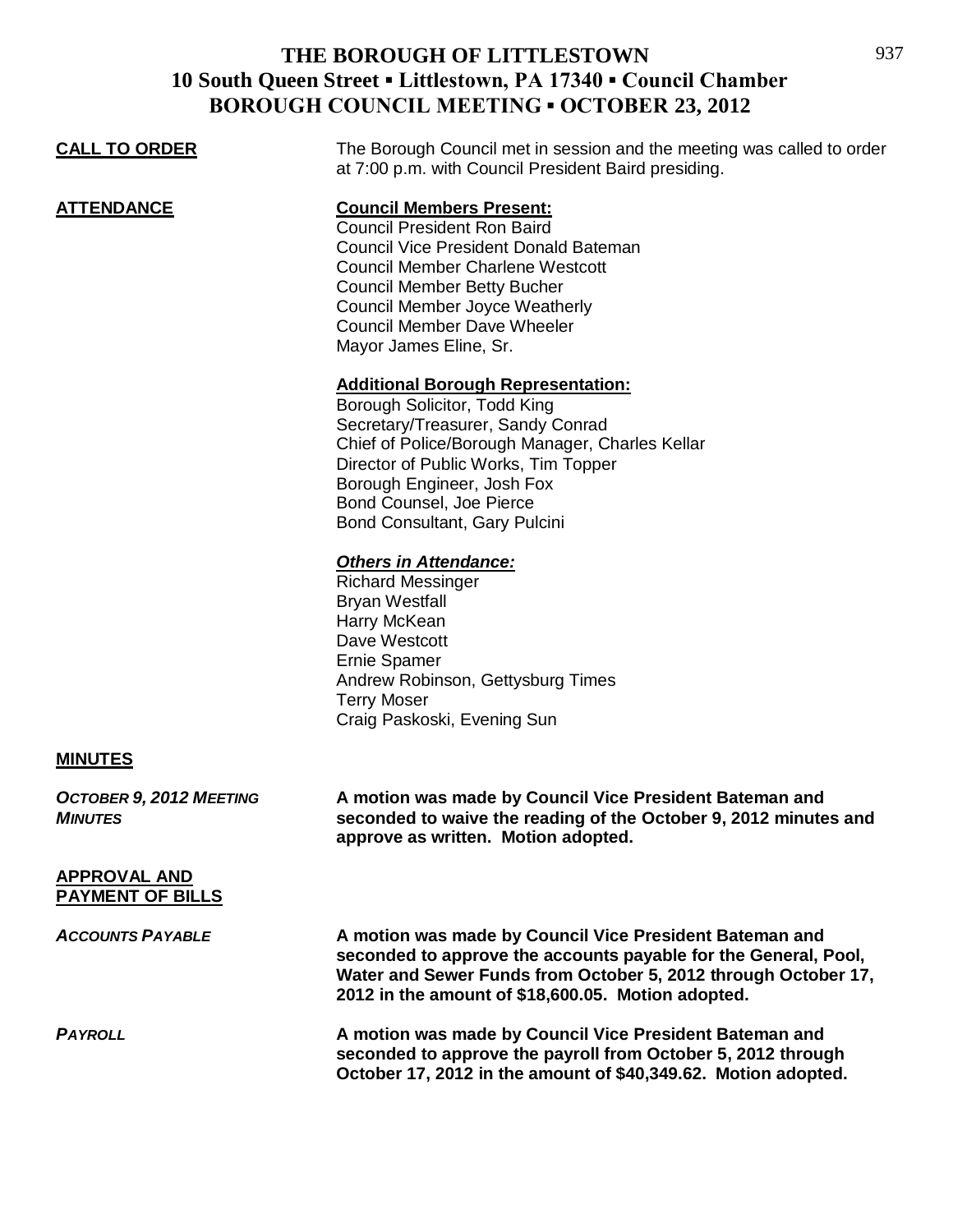## **NEW BUSINESS**

| <b>DONATION TO THE SENIOR CENTER</b>                   | A motion was made by Council Vice President Bateman and<br>seconded to give the Senior Center a donation in the amount of<br>\$2,000.00 which is in the budget for 2012. Motion adopted.                                                                                                                                                                                                                                                                                                                                                                                                                                                                                                                                                                                                                                                                                                                                                                                                                                                                      |
|--------------------------------------------------------|---------------------------------------------------------------------------------------------------------------------------------------------------------------------------------------------------------------------------------------------------------------------------------------------------------------------------------------------------------------------------------------------------------------------------------------------------------------------------------------------------------------------------------------------------------------------------------------------------------------------------------------------------------------------------------------------------------------------------------------------------------------------------------------------------------------------------------------------------------------------------------------------------------------------------------------------------------------------------------------------------------------------------------------------------------------|
| <b>DONATION TO FIRE &amp; AMBULANCE</b>                | A motion was made by Council Vice President Bateman and<br>seconded to give the Alpha Fire Company a donation in the amount<br>of \$1,000.00 and the Ambulance Fund a donation in the amount of<br>\$1,000.00 which is in the budget for 2012. Motion adopted.                                                                                                                                                                                                                                                                                                                                                                                                                                                                                                                                                                                                                                                                                                                                                                                                |
| <b>REQUEST FROM RUTH MYERS</b><br><b>DEDUCT METERS</b> | A motion was made by Council Member Wheeler and seconded to<br>to deny the request from Ruth Myers to allow deduct meters. Motion<br>adopted.                                                                                                                                                                                                                                                                                                                                                                                                                                                                                                                                                                                                                                                                                                                                                                                                                                                                                                                 |
| <b>UNFINISHED BUSINESS</b>                             |                                                                                                                                                                                                                                                                                                                                                                                                                                                                                                                                                                                                                                                                                                                                                                                                                                                                                                                                                                                                                                                               |
| <b>TENNIS COURT REPAIR ESTIMATE</b>                    | A motion was made by Council Vice President Bateman and<br>seconded to approve the estimate from The Brennan Company in the<br>amount of \$4,600.00 to repair the tennis courts and to expend the<br>money from the Edna Rec Park Fund. Motion adopted.                                                                                                                                                                                                                                                                                                                                                                                                                                                                                                                                                                                                                                                                                                                                                                                                       |
| <b>ADVERTISE 2013 MEETING NOTICE</b>                   | A motion was made by Council Vice President Bateman and<br>seconded to direct the Secretary/Treasurer to advertise the 2013<br>Meeting Notice as written. Motion adopted.                                                                                                                                                                                                                                                                                                                                                                                                                                                                                                                                                                                                                                                                                                                                                                                                                                                                                     |
| <b>REPORTS</b>                                         |                                                                                                                                                                                                                                                                                                                                                                                                                                                                                                                                                                                                                                                                                                                                                                                                                                                                                                                                                                                                                                                               |
| <b>Chief of Police/Manager</b>                         | Chief of Police/Borough Manager, Charles Kellar informed Council of the<br>following:<br>A donation of up to \$30,000.00 will be given to install an<br>$\bullet$<br>emergency siren in town. The location of the siren is undetermined<br>at this time:<br>The County project regarding new computers and updating the<br>$\bullet$<br>radio systems is moving along quicker than expected. The<br>Borough will be receiving new laptops for the police cars and radio<br>equipment;<br>The Borough applied for Pennvest for the WWTP project in the<br>amount of \$8.5 million dollars. Pennyest announced that the<br>Borough did receive the all of the money that was requested in a<br>low interest loan. The loan is estimated to save the Borough about<br>\$1.3 million dollars;<br>The dead trees that needed to be cut down at the Heritage Hills<br>$\bullet$<br>well house were cut down by the Borough Crew. It was noted that<br>Jim Woodward, George Weishaar, Lynn Crosley and Bryan<br>Westfall did an excellent job in completed the task. |
| <b>Director of Public Works</b>                        | Tim Topper reported that his report was turned in earlier to the Council and<br>asked if Council had any questions.                                                                                                                                                                                                                                                                                                                                                                                                                                                                                                                                                                                                                                                                                                                                                                                                                                                                                                                                           |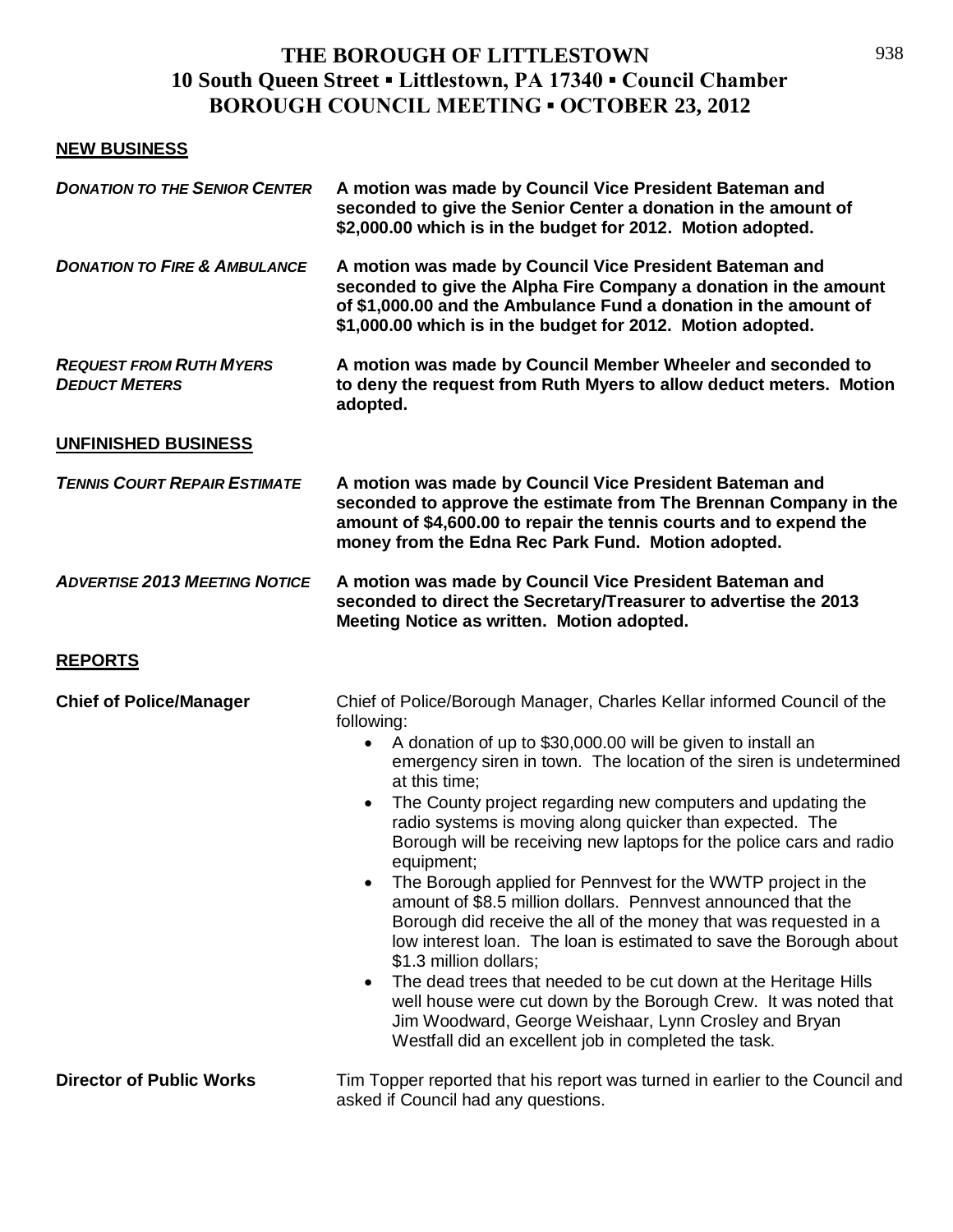## **REPORTS** *(Cont'd)*

| <b>Code Enforcement Officer</b> | Bryan Westfall reported that he has been busy issuing citations for code<br>violations and he has also been helping the public works crew with their<br>daily tasks.                                                                                                                                                                                                                                     |
|---------------------------------|----------------------------------------------------------------------------------------------------------------------------------------------------------------------------------------------------------------------------------------------------------------------------------------------------------------------------------------------------------------------------------------------------------|
| <b>Borough Engineer</b>         | Borough Engineer, Josh Fox updated Council of the following:                                                                                                                                                                                                                                                                                                                                             |
|                                 | <b>Contract 11-4 Lumber Street Utility &amp; Roadway Improvements</b><br>A final completion inspection was held on October 15, 2012 with Tim<br>Topper and Lonnie Doyle, of FCI. According to the inspection it was<br>determined that the work identified in the list of items to be completed or<br>corrected was not completed. FCI was scheduled to complete the final<br>items on October 22, 2012. |
|                                 | <b>Wastewater Treatment Plant Upgrade</b><br>The solicitation for Disadvantaged Business Enterprises have been<br>reviewed for TAH and SWAM's as required by Pennvest and again<br>returned comments to the respective bidder.                                                                                                                                                                           |
| <b>Borough Solicitor</b>        | Solicitor King reported the following to Council:<br>The Columbia Gas lawsuit was resolved;<br>$\bullet$<br>Mr. Adam Wolf who attended a previous meeting regarding waiving<br>$\bullet$<br>the requirement of having to build a skilled nursing facility under the<br>CCRC is asking that the CCRC be amended so that a skilled<br>nursing facility is not required.                                    |
| <b>CCRC AMENDMENT PROPOSAL</b>  | A motion was made by Council Vice President Bateman and<br>seconded to direct the Borough Solicitor to prepare an amendment to<br>the CCRC Ordinance eliminating the requirement that one of the two<br>uses be Skilled Nursing. Motion adopted.                                                                                                                                                         |

#### **REPORTS OF BOARD COMMITTEES AND COMMISIONS**

#### **PLANNING COMMISSION**

| <b>LEGUTKO RE-SUBDIVISION</b><br><b>64 - LOCUST STREET</b> | Motion was made by Council Member Bucher and seconded to<br>approve the recommendation from the Planning Commission to<br>waive the lot size and off-street parking requirements for the re-<br>subdivision of the property located at 64 Locust Street, Legutko<br>property. Motion adopted. |
|------------------------------------------------------------|-----------------------------------------------------------------------------------------------------------------------------------------------------------------------------------------------------------------------------------------------------------------------------------------------|
| PIZZA HUT - 790 W. KING                                    | Motion was made by Council Vice President Bateman and seconded<br>to approve the recommendation from the Planning Commission to<br>approve the Pizza Hut new business application for 790 West King<br>Street. Motion adopted.                                                                |